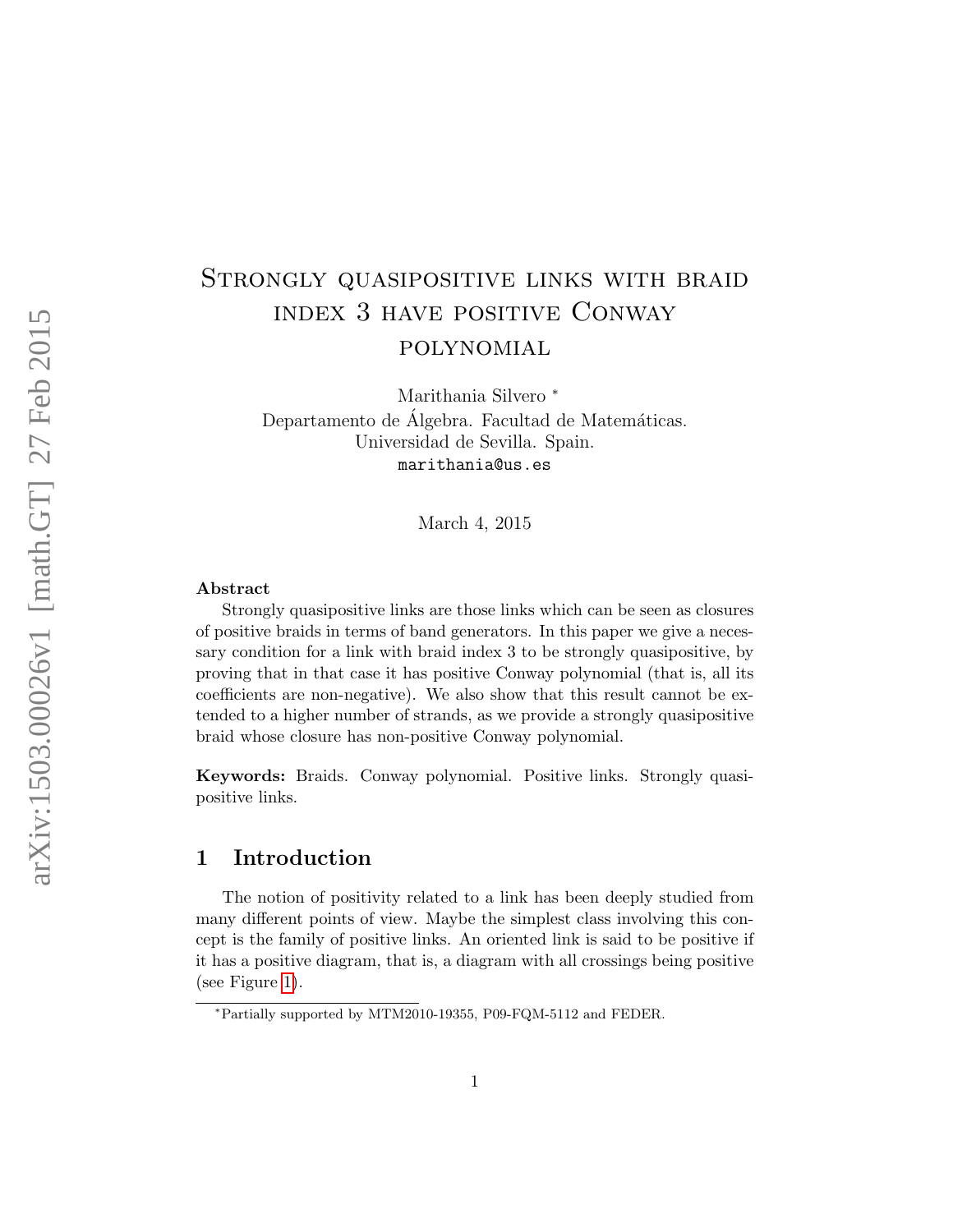

<span id="page-1-0"></span>Figure 1: In the leftmost part of the figure, you can see the chosen convention of signs and a positive diagram representing the positive knot  $5<sub>2</sub>$ . The Artin-positive braid  $\sigma_3\sigma_3\sigma_2\sigma_3\sigma_2\sigma_3\sigma_1\sigma_2\sigma_3\sigma_2\sigma_1$  and the BKL-positive braid  $\sigma_3\sigma_1\sigma_2\sigma_3\sigma_1\sigma_2\sigma_3\sigma_1$ are also shown.

There are also analogous notions of positivity related to braids; they depend on the choice of the presentation of the braid group. Roughly speaking, a braid is positive if there exists a positive word representing it, that is a word with all its letters having positive exponent.

The braid group on *n* strands,  $\mathbb{B}_n$ , has a standard presentation due to Artin  $([1], [2])$  $([1], [2])$  $([1], [2])$  $([1], [2])$  $([1], [2])$ :

$$
\mathbb{B}_n = \left\langle \sigma_1, \sigma_2, ..., \sigma_{n-1} \middle| \begin{array}{c} \sigma_i \sigma_j \sigma_i = \sigma_j \sigma_i \sigma_j \\ \sigma_i \sigma_j = \sigma_j \sigma_i \end{array} \middle| \begin{array}{c} |i - j| = 1 \\ |i - j| > 1 \end{array} \right\rangle
$$

Attending to the presentation above, a braid is said to be Artin-positive if it can be represented by a positive standard braid word, that is, a braid word where each Artin generator  $\sigma_i$  appears with positive exponent. The closure of an Artin-positive braid is an Artin-positive link.

Artin-positive links are, indeed, positive links. However, the converse is not true. Although many proofs of this fact can be given, in Section 6 we present one that could be interesting for the reader.

The braid group  $\mathbb{B}_n$  admits another well known presentation due to Bir-man, Ko and Lee [\[5\]](#page-14-2). The so called BKL generators or band generators,  $\sigma_{ij}$ , are related to Artin-generators by the formula  $\sigma_{ij} = (\sigma_{j-2} \dots \sigma_i)^{-1} \sigma_{j-1} (\sigma_{j-2} \dots \sigma_i),$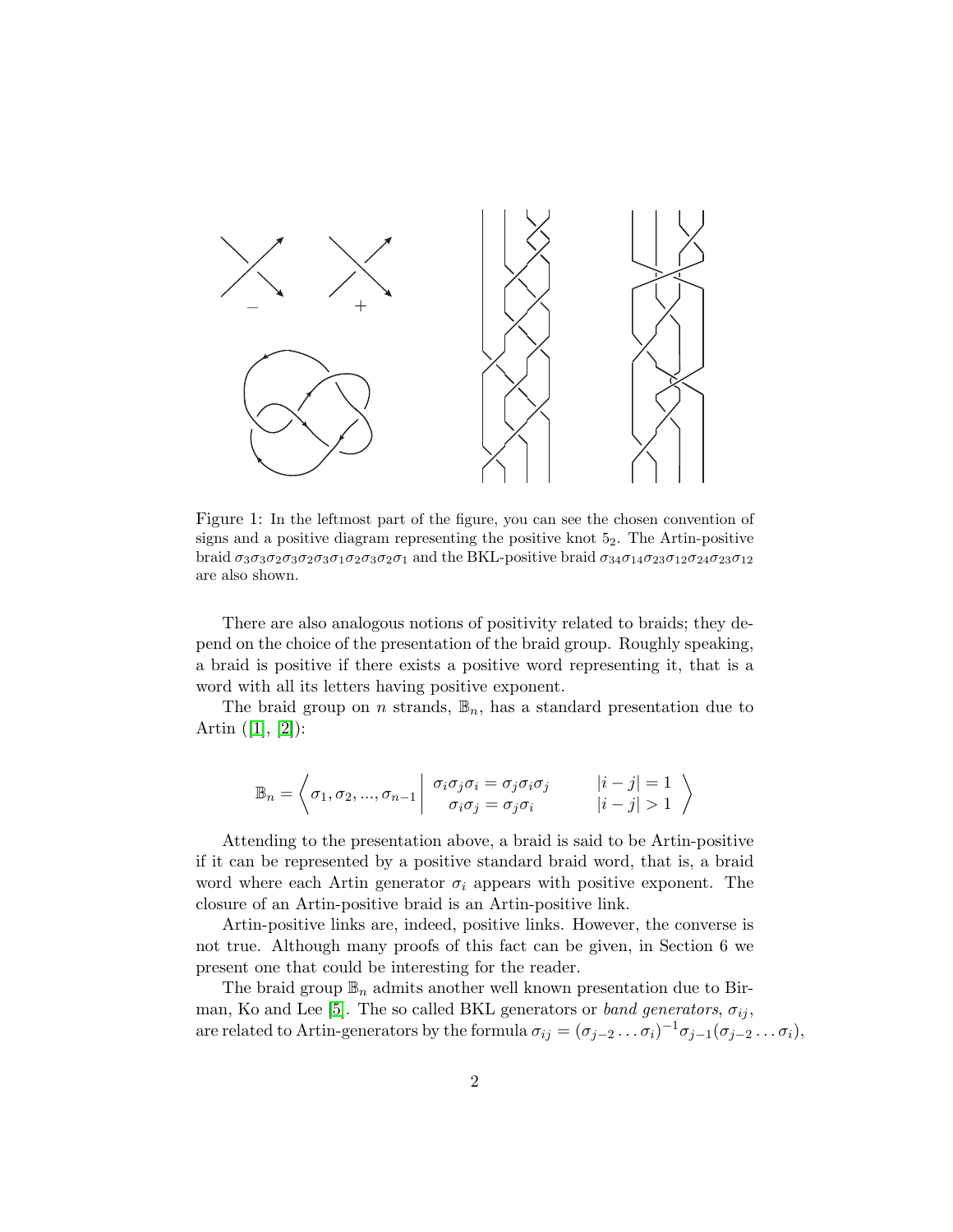

<span id="page-2-0"></span>Figure 2: The quasipositive surface associated to the closed BKL-positive braid in Figure 1. Its boundary is a strongly quasipositive link (or BKL-positive link).

with  $i < j$ . They correspond to a positive crossing of strands in positions i and j passing in front of the other strands, as shown in Figure [1.](#page-1-0)

$$
\mathbb{B}_n = \left\langle \sigma_{rs}, 1 \le r < s \le n \right| \left. \begin{array}{l} \sigma_{st}\sigma_{qr} = \sigma_{qr}\sigma_{st} & (t-r)(t-q)(s-r)(s-q) > 0 \\ \sigma_{st}\sigma_{rs} = \sigma_{rt}\sigma_{st} = \sigma_{rs}\sigma_{rt} & 1 \le r < s < t \le n \end{array} \right\rangle
$$

Just as before, a BKL-word having only positive exponents is a BKLpositive word. A braid is BKL-positive if there exists a BKL-positive word representing it, and the closure of a BKL-positive braid is said to be a BKLpositive link. Being more precise:

Definition 1.1. A braid is BKL-positive if it can be expressed by a word written in terms of the generators given by Birman, Ko and Lee, with all letters having positive exponents. The closure of a BKL-positive braid is a BKL-positive link.

In [\[11\]](#page-15-0) Rudolph introduced these links as the boundaries of what he called quasipositive surfaces. A quasipositive surface is basically an orientable surface consisting in a finite number of parallel discs joined by some bands twisted in a positive way (see Figure [2\)](#page-2-0). Each of these bands corresponds to a BKL-generator.

Hence the families of strongly quasipositive links and BKL-positive links are equal. The first name reminds that the link is boundary of a nice kind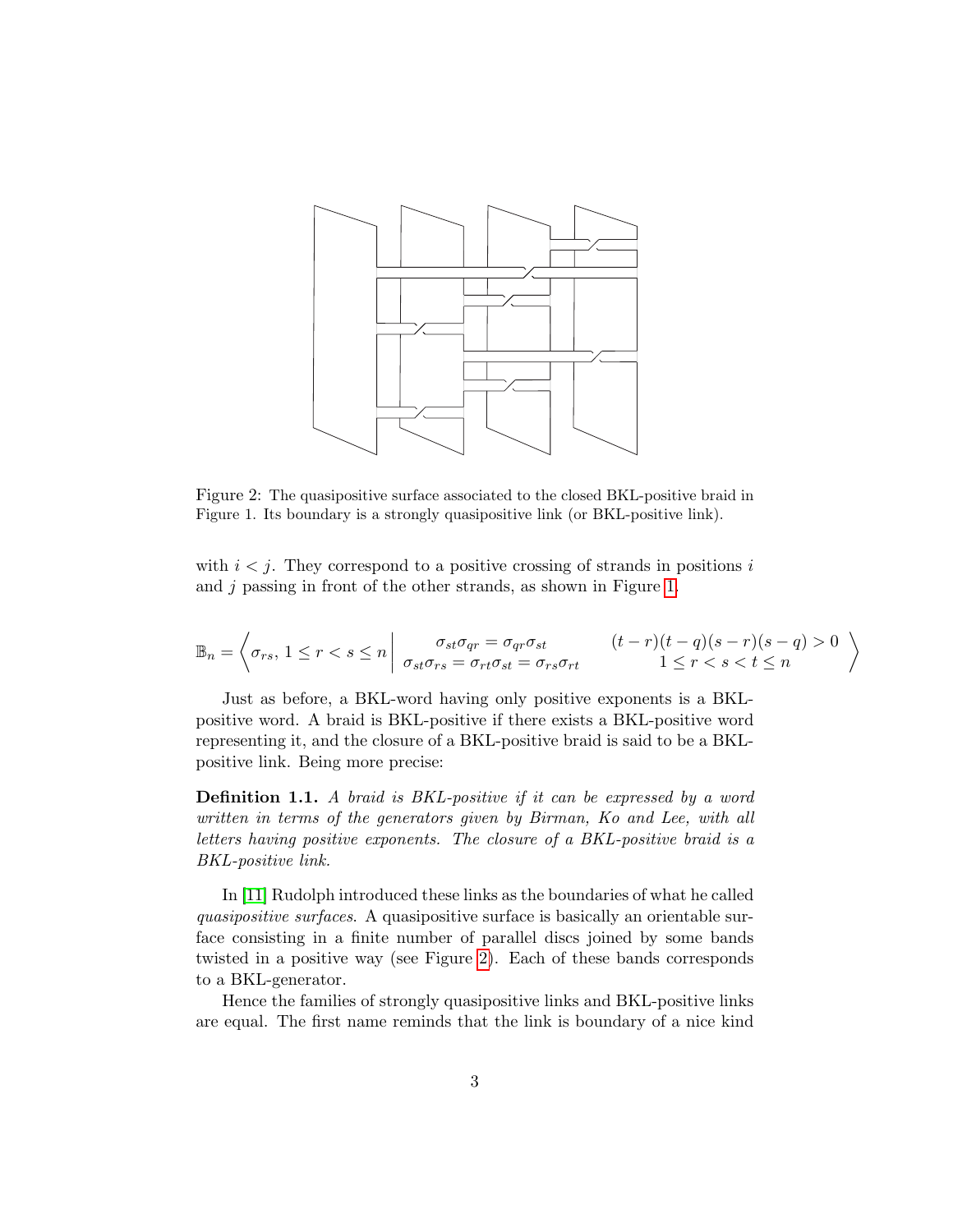of surface; the second one brings to our mind the algebraic presentation of the braid group.

In [\[14\]](#page-15-1) Rudolph proved that positive links are strongly quasipositive, which is not obvious. The converse is not true. In fact, Baader [\[3\]](#page-14-3) showed that a link is positive if and only if it is strongly quasipositive and homogeneous; in particular, the link  $L9n18\{1\}$  is strongly quasipositive but not positive [\[15\]](#page-15-2).

The Alexander-Conway polynomial (or just Conway polynomial) was rediscovered in 1969 by J. Conway, as a normalized version of the Alexander polynomial. Precisely, we will refer to the polynomial  $\nabla(L) \in \mathbb{Z}[z]$  given by the skein relation  $\nabla(L_{+}) - \nabla(L_{-}) = z \nabla(L_{0})$  with normalization  $\nabla(\bigcirc) = 1$ , where  $L_+$ ,  $L_-$  and  $L_0$  have diagrams that only differ in a small neighborhood, as shown in Figure [3.](#page-3-0)



<span id="page-3-0"></span>Figure 3: Diagrams of links  $L_+$ ,  $L_-$  and  $L_0$  differ just in a small neighborhood, as shown.

In 1983 Van Buskirk [\[17\]](#page-15-3) proved that Artin positive links have positive Conway polynomial, that is, all its coefficients are non-negative. Six years later Cromwell [\[7\]](#page-14-4) extended this result to the class of positive links. Recall that Artin-positive links are positive, and these ones are stronglyquasipositive. In this paper we extend their result by proving the following:

#### Theorem [4.1](#page-9-0) Strongly quasipositive links with braid index 3 have positive Conway polynomial.

The plan of the paper is as follows: In Section 2 we recall the definition of the Alexander polynomial in terms of the Burau representation of the braid group. In Section 3 we give explicit formulas for the difference of the Conway polynomial of two links whose associated 3-strands braids differ in an even power of the Garside element; this result leads to a couple of corollaries which are useful in Section 4, which is devoted to prove our main result. The goal of Section 5 is to show that Theorem [4.1](#page-9-0) cannot be generalized to strongly quasipositive links with arbitrary braid index. Finally, in Section 6 we complete some fragments of this paper by giving examples of a link being positive but not Artin-positive, and a link being strongly quasipositive but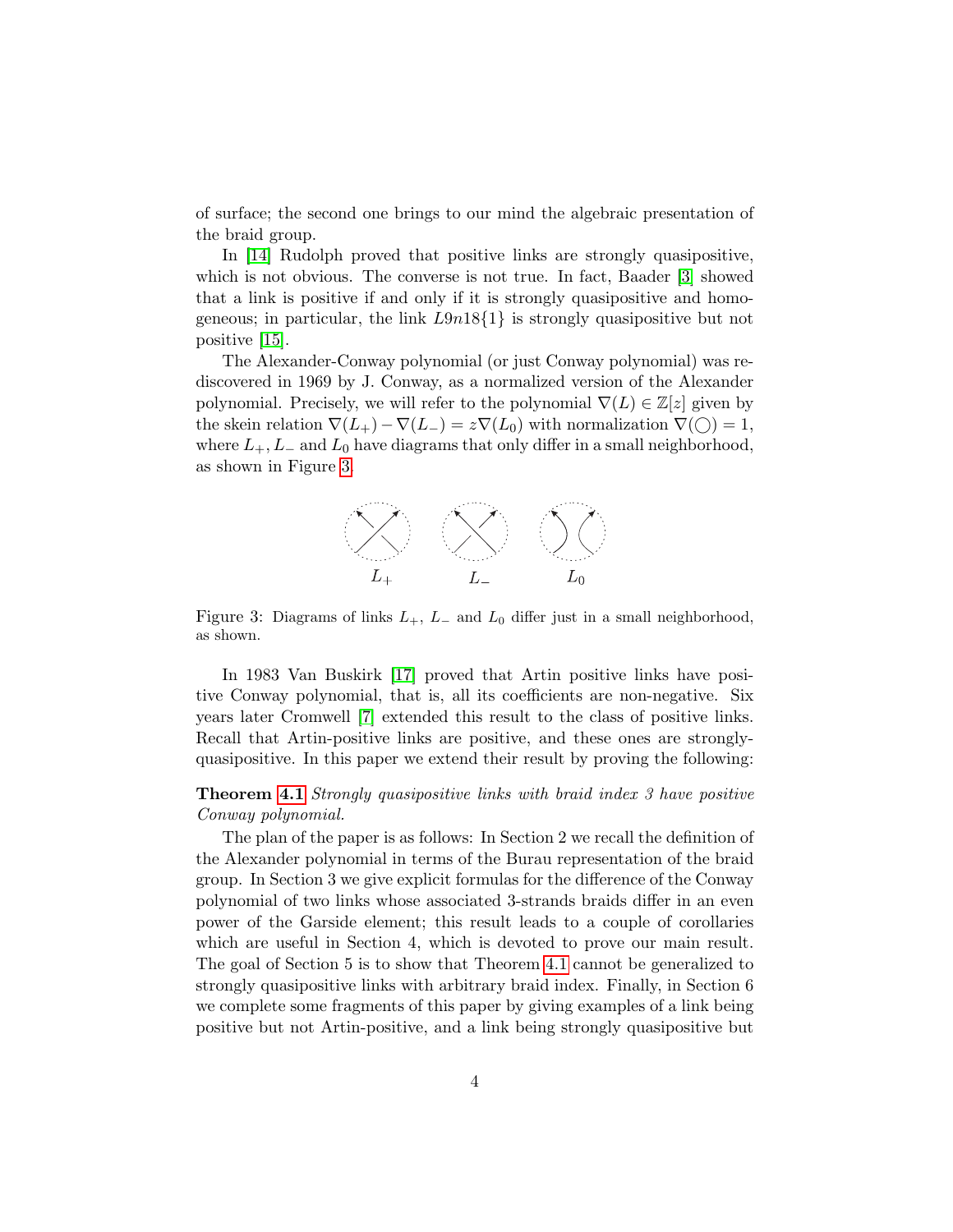not positive.

Acknowledgements I want to thank Pedro M. G. Manchón and Juan González-Meneses for their numerous valuable comments, their suggestions and corrections on preliminary versions of this paper. I am also grateful to Józef H. Przytycki and Maciej Borodzik for fruitful discussions on this problem.

### 2 Conway polynomial from Burau representation

Burau [\[6\]](#page-14-5) introduced a linear representation of  $\mathbb{B}_n$  by squared matrices of order *n* over the ring of Laurent polynomials  $\mathbb{Z}[t, t^{-1}]$ . This representation have been widely studied, being its faithfulness one of the remaining open problems (it is known to be faithful when  $n \leq 3$  and unfaithful when  $n \geq 5$ , but the case  $n = 4$  is still unsolved).

We will use the reduced Burau presentation  $\psi : \mathbb{B}_n \to GL(n-1, \mathbb{Z}[s, s^{-1}])$ defined by the formula  $\psi(\sigma_i) = A_i$ , where

$$
A_1 = \begin{pmatrix} -s^2 & 0 & 0 \\ 1 & 1 & 0 \\ 0 & 0 & I_{n-3} \end{pmatrix}, \qquad A_{n-1} = \begin{pmatrix} I_{n-3} & 0 & 0 \\ 0 & 1 & s^2 \\ 0 & 0 & -s^2 \end{pmatrix}
$$

and for  $1 < i < n - 1$ 

$$
A_i = \left(\begin{array}{cccc} I_{i-2} & 0 & 0 & 0 & 0 \\ 0 & 1 & s^2 & 0 & 0 \\ 0 & 0 & -s^2 & 0 & 0 \\ 0 & 0 & 1 & 1 & 0 \\ 0 & 0 & 0 & 0 & I_{n-i-2} \end{array}\right)
$$

with  $I_k$  being the identity matrix or order  $k$ .

With the notation in [\[8\]](#page-14-6),  $\psi(\beta) = \psi_n^r(\beta)$  after the substitution  $t = s^2$ . Then Lemma 3.12 and Theorem 3.13 in [\[8\]](#page-14-6) can be restated to give the following well-known presentation of the Conway polynomial in terms of the reducible Burau representation:

<span id="page-4-0"></span>**Theorem 2.1.** [\[8\]](#page-14-6) Let  $\alpha \in \mathbb{B}_n$  be a braid and  $\widehat{\alpha}$  the link obtained as the closure of  $\alpha$ . Then the Conway polynomial of  $\hat{\alpha}$  is given by

$$
\nabla(\widehat{\alpha})(z) = (-1)^{n+1} \frac{s^{-e_{\alpha}}}{[n]} |\psi(\alpha) - I_{n-1}|
$$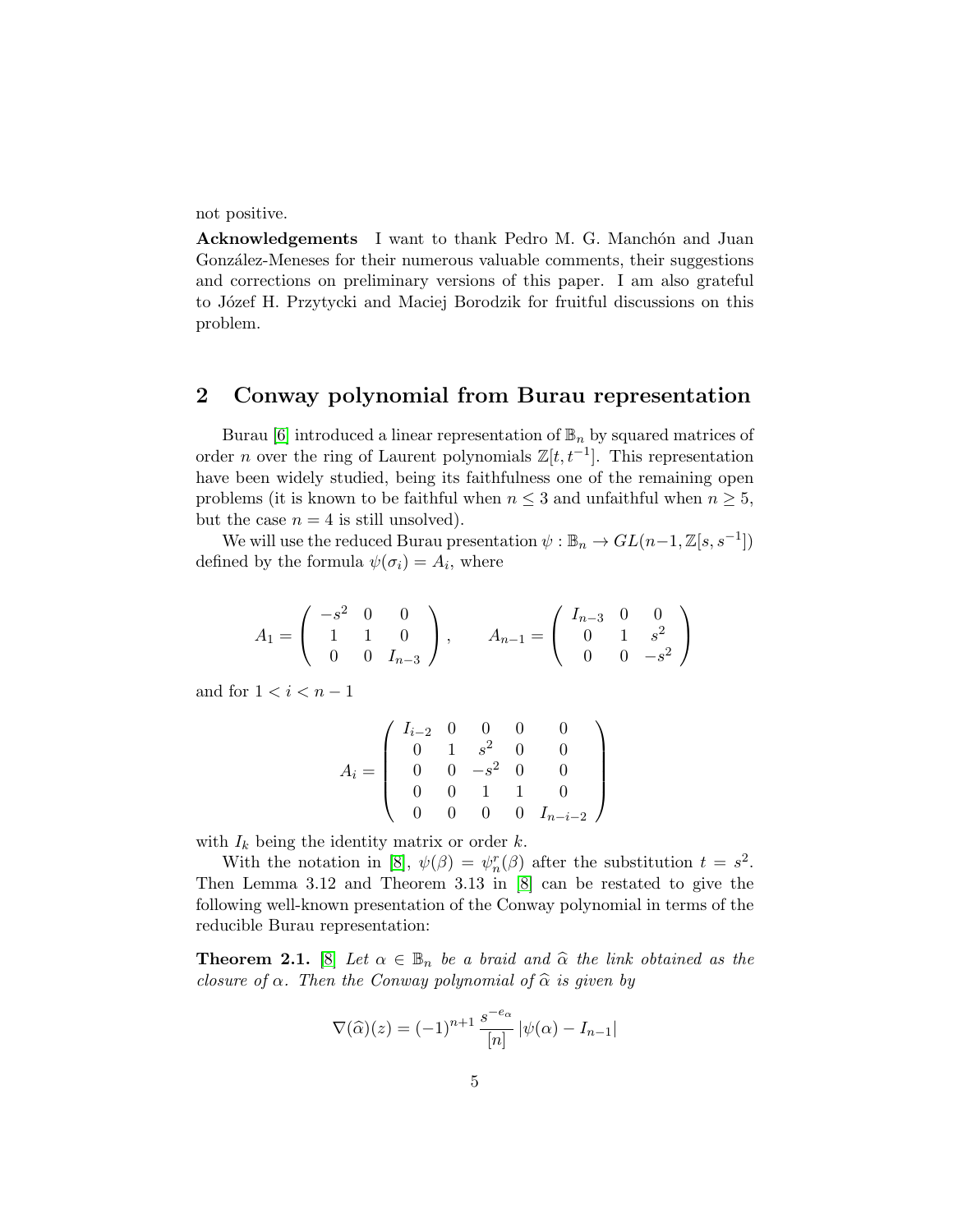after the substitution  $s^{-1} - s = z$ , where  $[n] = \frac{s^{-n} - s^n}{s^{-1} - s}$  $\frac{e^{-n}-s^n}{s^{-1}-s}$  and  $e_\alpha \in \mathbb{Z}$  denotes the image of  $\alpha$  under the homomorphism  $\mathbb{B}_n \to \mathbb{Z}$  sending each generator  $\sigma_i$  to 1.

Note that  $e_{\alpha}$  is well defined, as the exponent sum of a braid word is invariant under the (homogeneous) relations of the braid group. Moreover,  $e_{\alpha}$  is invariant under conjugation.

At this point, we find useful to show a slight modification of a result by P. V. Koseleff and D. Pecker [\[9\]](#page-14-7) which simplifies the substitution  $s^{-1} - s = z$ in the formula above by using Fibonacci polynomials. Recall that Fibonacci polynomials are defined by the recurrence relation  $F_n(z) = z F_{n-1}(z) + z F_n(z)$  $F_{n-2}(z)$  for  $n \geq 2$ , starting with  $F_0(z) = 0$  and  $F_1(z) = 1$ .

There exist closed combinatorial formulas to express the Fibonacci polynomials; however, we will not use them through this paper. For our purposes we need to extend these polynomials to the case when the subindex is negative; we do it in the natural way, by defining  $F_{-n}(z) = (-1)^{n+1} F_n(z)$ .

Now we are ready to state our adapted version of Lemma 4.1 in [\[9\]](#page-14-7):

<span id="page-5-0"></span>**Lemma 2.2.** [\[9\]](#page-14-7) Let  $F_n(z)$  be the n<sup>th</sup> Fibonacci polynomial. After the substitution  $z = s^{-1} - s$ , the identity  $(s^{-1})^n + (-s)^n = F_{n+1}(z) + F_{n-1}(z)$  holds for any integer n.

## 3 Conway polynomials of 3-braids differing in  $\Delta^2$

From now on, we consider the braid group on 3 strands,  $\mathbb{B}_3$ , unless otherwise stated. The following result provides a relation between the Conway polynomials of two closed braids differing in an even power of the Garside element  $\Delta = \sigma_1 \sigma_2 \sigma_1$  in  $\mathbb{B}_3$ .

<span id="page-5-1"></span>**Theorem 3.1.** Let  $\alpha, \beta \in \mathbb{B}_3$  with  $\beta = \Delta^{2k} \alpha$ ,  $k > 0$ . Then, the difference between the Conway polynomials of their closures is given by

$$
\nabla(\widehat{\beta}) - \nabla(\widehat{\alpha}) = z \sum_{i=0}^{k-1} \left( F_{e_{\alpha} + 6i + 4} + F_{e_{\alpha} + 6i + 2} \right),
$$

with  $F_n$  being the  $n^{th}$  Fibonacci polynomial for any integer n.

*Proof.* The reduced Burau representation of  $\mathbb{B}_3$  is given by the matrices

$$
B_1 = \begin{pmatrix} -s^2 & 0 \\ 1 & 1 \end{pmatrix} \quad \text{and} \quad B_2 = \begin{pmatrix} 1 & s^2 \\ 0 & -s^2 \end{pmatrix}.
$$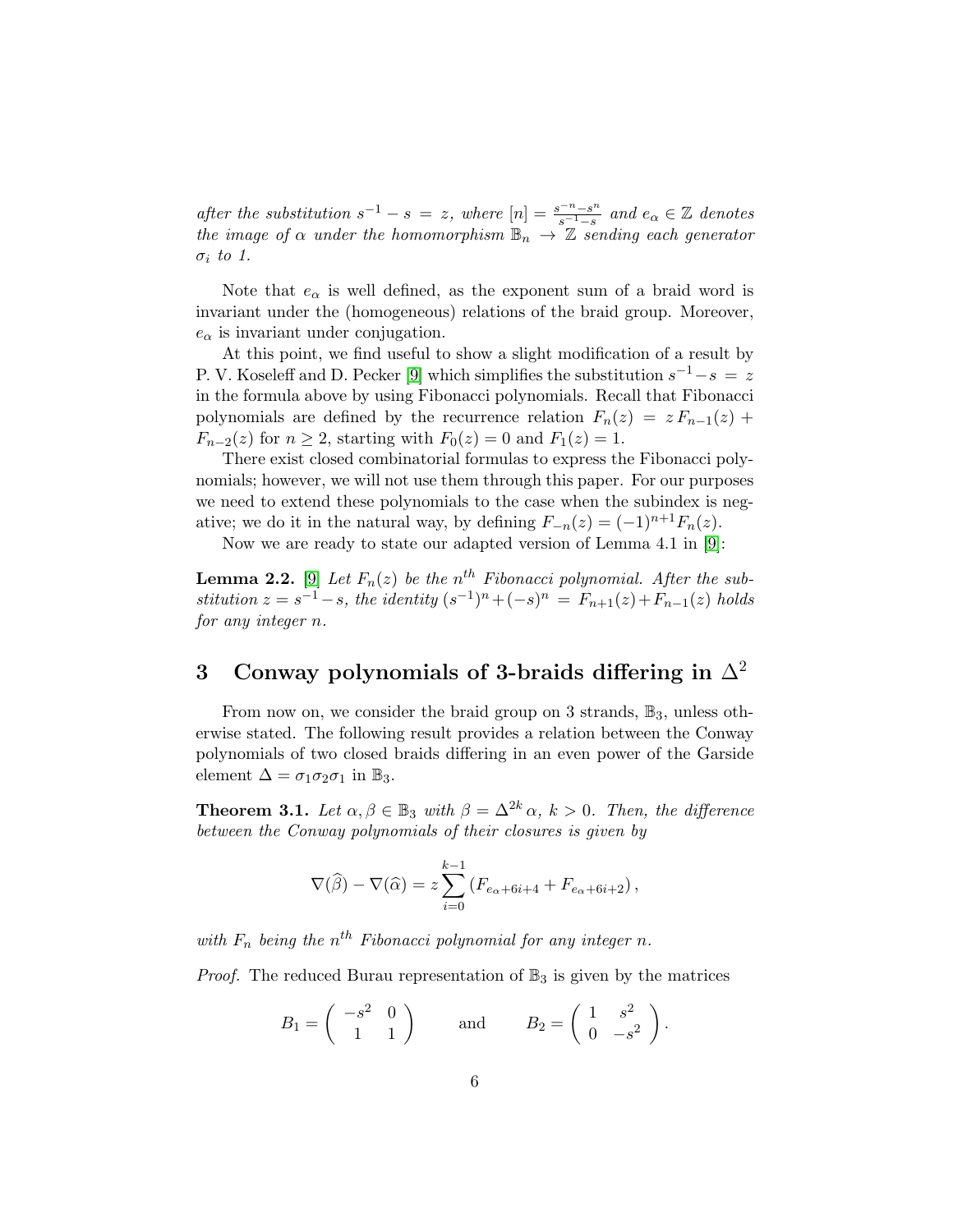Consider the case  $k = 1$ ; the general case will be an extension of the result obtained for this particular case.

As the Garside element in  $\mathbb{B}_3$  is  $\Delta = \sigma_1 \sigma_2 \sigma_1$ , it follows that  $e_\beta = e_\alpha + 6$ . Since  $\psi(\Delta^2) = s^6 \mathrm{Id}_2$ , we have that  $\mathrm{Tr}(\psi(\beta)) = s^6 \cdot \mathrm{Tr}(\psi(\alpha))$ . We now combine these facts with Theorem [2](#page-4-0).1 for computing the Conway polynomial of both closed braids.

Since for a square matrix A of order two  $|A - x\text{Id}_2| = x^2 - x\text{Tr}(A) + |A|$ and taking into account the substitution  $s^{-1} - s = z$ , we have

$$
\nabla(\widehat{\alpha}) = \frac{s^{-e_{\alpha}}}{[3]} |\psi(\alpha) - \mathrm{Id}_{2}| = \frac{s^{-e_{\alpha}}}{[3]} [1 - \mathrm{Tr}(\psi(\alpha)) + |\psi(\alpha)|]
$$

$$
= \frac{1}{[3]} [s^{-e_{\alpha}} - s^{-e_{\alpha}} \mathrm{Tr}(\psi(\alpha)) + (-1)^{e_{\alpha}} s^{e_{\alpha}}].
$$

$$
\nabla(\widehat{\beta}) = \frac{s^{-e_{\beta}}}{[3]} |\psi(\beta) - Id| = \frac{s^{-e_{\beta}}}{[3]} [1 - \mathrm{Tr}(\psi(\beta)) + |\psi(\beta)|]
$$

$$
= \frac{1}{[3]} [s^{-e_{\alpha}-\beta} - s^{-e_{\alpha}} \mathrm{Tr}(\psi(\alpha)) + (-1)^{e_{\alpha}} s^{e_{\alpha}+\beta}].
$$

Now we compute their difference:

$$
\nabla(\widehat{\beta}) - \nabla(\widehat{\alpha}) = \frac{1}{[3]} \left( s^{-e_{\alpha} - 6} - s^{-e_{\alpha}} + (-1)^{e_{\alpha}} (s^{e_{\alpha} + 6} - s^{e_{\alpha}}) \right)
$$

$$
= \left[ (-s)^{e_{\alpha} + 4} + (s^{-1})^{e_{\alpha} + 4} \right] - \left[ (-s)^{e_{\alpha} + 2} + (s^{-1})^{e_{\alpha} + 2} \right].
$$

The second equality comes from the fact that

$$
(s^{-1} - s) \cdot [s^{-e_{\alpha} - 6} - s^{-e_{\alpha}} + (-1)^{e_{\alpha}} (s^{e_{\alpha} + 6} - s^{e_{\alpha}})]
$$
  
=  $(s^{-3} - s^{3}) \cdot [(-s)^{e_{\alpha} + 4} + s^{-e_{\alpha} - 4} - (-s)^{e_{\alpha} + 2} - s^{-e_{\alpha} - 2}].$ 

Applying twice Lemma [2.2](#page-5-0) we obtain:

$$
\nabla(\hat{\beta}) - \nabla(\hat{\alpha}) = (F_{e_{\alpha}+5} + F_{e_{\alpha}+3}) - (F_{e_{\alpha}+3} + F_{e_{\alpha}+1})
$$

$$
= F_{e_{\alpha}+5} - F_{e_{\alpha}+1} = z (F_{e_{\alpha}+4} + F_{e_{\alpha}+2}).
$$

We complete the proof by induction: Suppose the statement true for  $1, 2, \ldots, k-1$ , and let  $\beta = \Delta^{2k}\alpha$ ,  $\gamma = \Delta^{2(k-1)}\alpha$ .

$$
\nabla(\widehat{\beta}) - \nabla(\widehat{\alpha}) = \underbrace{\nabla(\widehat{\beta}) - \nabla(\widehat{\gamma})}_{I} + \underbrace{\nabla(\widehat{\gamma}) - \nabla(\widehat{\alpha})}_{II}
$$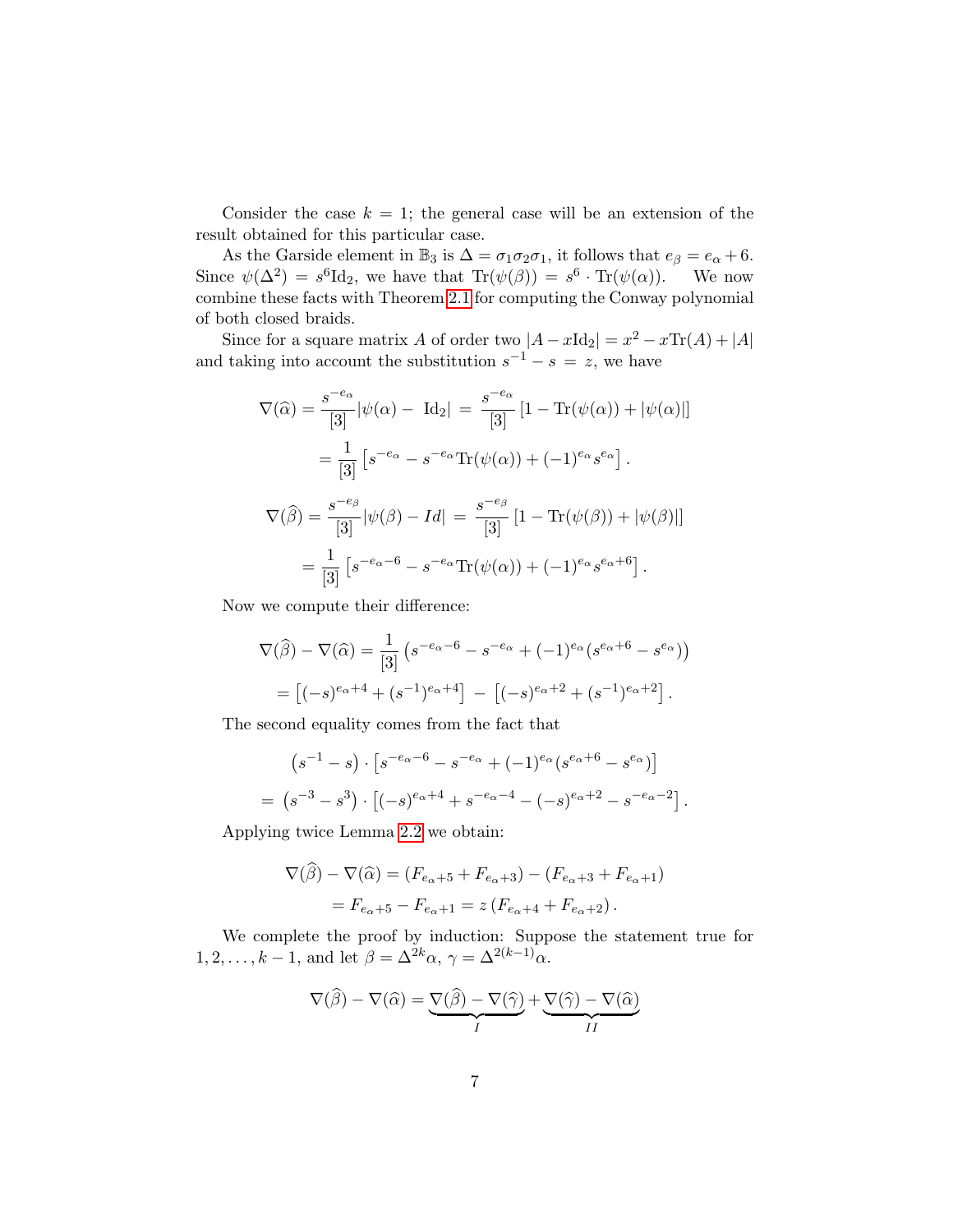$$
= [z (F_{e_{\gamma}+4} + F_{e_{\gamma}+2})] + \left[ z \sum_{i=0}^{k-2} (F_{e_{\alpha}+6i+4} + F_{e_{\alpha}+6i+2}) \right]
$$
  

$$
= z \sum_{i=0}^{k-1} (F_{e_{\alpha}+6i+4} + F_{e_{\alpha}+6i+2}).
$$

Applying the induction hypothesis to  $I$  and  $II$  yields the second equality. The third one holds since  $e_{\gamma} = e_{\alpha} + 6(k - 1)$ .

With some extra work, the theorem above can be deduced from work by Murasugi in [\[10,](#page-14-8) Proposition 4.1]. He compares the normalized Alexander polynomial of two closed braids differing in an even power of  $\Delta$  and provides an expression for their difference, with an indeterminacy on a power of  $-t$ . We think that the formula we present in Theorem [3.1](#page-5-1) is quite simpler even in the case of the Alexander polynomial (that is, just before the change of variables  $s^{-1} - s = z$ .

As a consequence of this result, we get an interesting corollary. The result for the even case was proved by Birman in [\[4\]](#page-14-9); as far as we know there is no reference for the odd case.

<span id="page-7-0"></span>Corollary 3.2. Let  $\alpha \in \mathbb{B}_3$  with  $e_{\alpha} = -3r \neq 0$ ,  $r > 0$ , and consider  $\beta = \Delta^{2r} \alpha$ :

• If r is even, then  $\nabla(\widehat{\beta}) = \nabla(\widehat{\alpha})$ .

• If r is odd, then 
$$
\nabla(\widehat{\beta}) = \nabla(\widehat{\alpha}) + 2z \sum_{i=0}^{r-1} F_{-3r+6i+4}.
$$

Proof. By applying Theorem [3.1](#page-5-1) we get

$$
\nabla(\widehat{\beta}) = \nabla(\widehat{\alpha}) + z \sum_{i=0}^{r-1} (F_{-3r+6i+4} + F_{-3r+6i+2})
$$
\n
$$
= \nabla(\widehat{\alpha}) + z \sum_{i=0}^{r-1} (F_{-3r+6i+4} + F_{3r-6i-4})
$$
\n
$$
= \nabla(\widehat{\alpha}) + z \sum_{i=0}^{r-1} [F_{-3r+6i+4} + (-1)^{r+1} F_{-3r+6i+4}]
$$
\n
$$
= \nabla(\widehat{\alpha}) + [1 + (-1)^{r+1}] z \sum_{i=0}^{r-1} F_{-3r+6i+4}.
$$

 $\Box$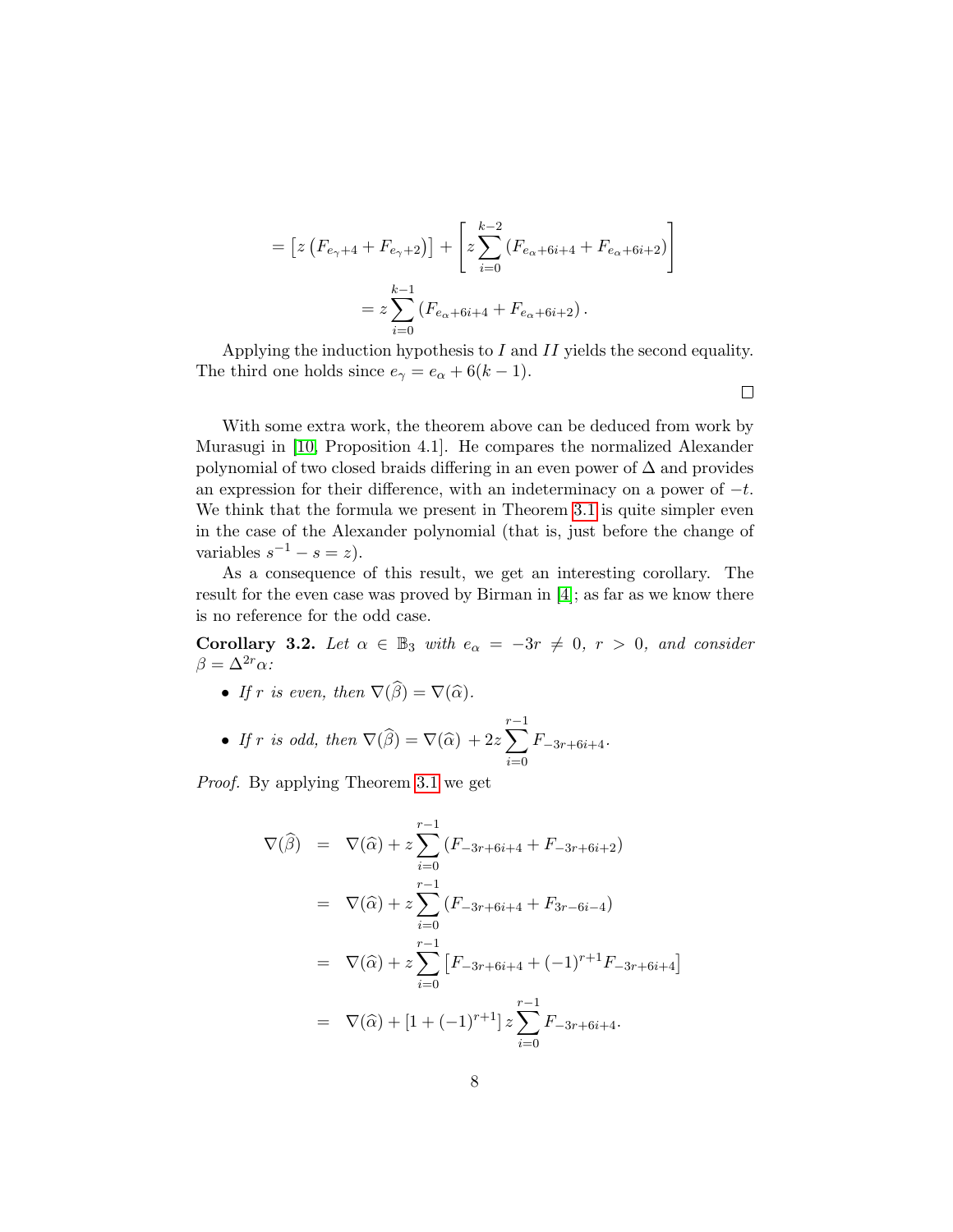$$
\times \left| \begin{array}{c} \text{ }\\ \text{ }\\ \text{ }\\ \text{ }\\ \end{array} \right| \times \left| \begin{array}{c} \text{ }\\ \text{ }\\ \text{ }\\ \text{ }\\ \text{ }\\ \end{array} \right| \times \left| \begin{array}{c} \text{ }\\ \text{ }\\ \text{ }\\ \text{ }\\ \text{ }\\ \end{array} \right|
$$

<span id="page-8-0"></span>Figure 4: BKL-generators  $\sigma_{12} = \sigma_1$ ,  $\sigma_{23} = \sigma_2$  and  $\sigma_{13} = \sigma_1^{-1} \sigma_2 \sigma_1$ .

The second equality holds since  $F_{-3r+6i+2} = F_{3r-6i-4}$  when  $j = (r -$ 1) − *i*. The third one holds since  $F_{-n} = (-1)^{n+1}F_n$ . This completes the proof.

 $\Box$ 

### 4 Strongly quasipositive links with braid index 3

In this section we continue working with braids on 3 strands. First of all, we want to remark that the class of positive links and the class of strongly quasipositive links are not equal even when considering links with braid index 3. In Section 6 we provide such an example by showing a link with braid index 3 which is not positive but strongly quasipositive.

From the point of view of the presentation given by Artin,  $\mathbb{B}_3$  is generated by two generators,  $\sigma_1$  and  $\sigma_2$ . However, if we consider the presentation given by Birman, Ko and Lee,  $\mathbb{B}_3$  is generated by three generators:  $\sigma_{12} = \sigma_1$ ,  $\sigma_{23} =$  $\sigma_2$  (corresponding to the Artin-generators) and  $\sigma_{13} = \sigma_1^{-1} \sigma_2 \sigma_1$ . See Figure [4.](#page-8-0) From now on, we are going to work with BKL-generators, as strongly quasipositive links are closure of positive braids in terms of these generators.

Given an oriented diagram  $D$  representing a link  $L$ , we can construct a resolution tree rooted at  $D$  in the following way. Starting from the root, each node would form a triple (parent, leftchild, rightchild) of the form  $(D_+, D_-, D_0)$ . See Figure [5.](#page-9-1) The edge joining  $D_+$  and  $D_-$  is labeled with 1, and the one joining  $D_+$  and  $D_0$  with z. This construction codifies the Conway polynomial skein relation. Let  $L_1, L_2, \ldots, L_n$  be the leaves in the tree and  $P_i$ ,  $1 \leq i \leq n$  the product of the labels in the edges on the unique path connecting the leaf  $L_i$  and the root of the tree. Then, if we know  $\nabla(L_i)$ , we can compute the Conway polynomial of the link L:

$$
\nabla(L) = \sum_{i=1}^{n} P_i \cdot \nabla(L_i).
$$

At this point, we can state our main result: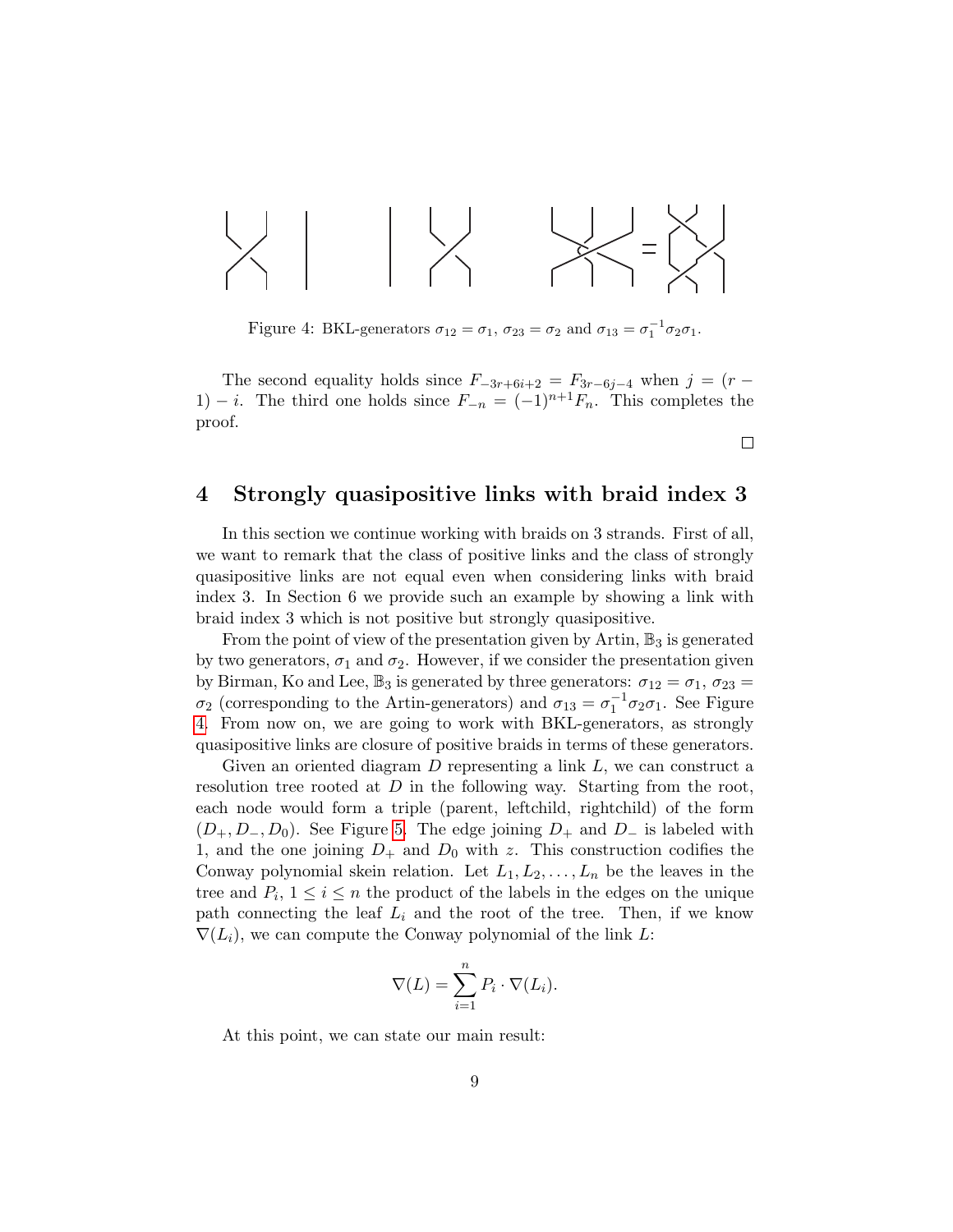

<span id="page-9-1"></span>Figure 5: A resolution tree for the trefoil knot represented by the diagram D. It has three leaves,  $L_1$ ,  $L_2$  and  $L_3$ , and three paths joining them to the root:  $P_1 = 1$ ,  $P_2 = z$  and  $P_3 = z^2$ . As the value of the Conway polynomial of the unknot and split links is 1 and 0 respectively, one gets  $\nabla(D) = 1 \cdot 1 + z \cdot 0 + z^2 \cdot 1 = 1 + z^2$ .

<span id="page-9-0"></span>**Theorem 4.1.** Strongly quasipositive links with braid index 3 have positive Conway polynomial.

First of all, a result by Stoimenov [\[16\]](#page-15-4) states that any strongly quasipositive link with braid index 3, is the closure of a BKL-positive braid on 3 strands. Hence, we just have to focus on proving the positivity of the Conway polynomial of those closed braids.

The proof of Theorem [4.1](#page-9-0) lies on two results. The first one gives a procedure for constructing a particular resolution tree starting from a BKLpositive braid word, whose branches have positive labels and each leaf is of one of 8 types. In the second one we show that all possible leaves obtained by following the algorithm above, have positive Conway polynomial. The combination of both results completes the proof of Theorem [4.1.](#page-9-0)

<span id="page-9-2"></span>**Proposition 4.2.** Let  $\alpha \in \mathbb{B}_3$  be a BKL-positive braid; then, it is possible to construct a resolution tree for the link  $\hat{\alpha}$ , whose branches have positive labels and whose leaves are closed braids belonging to the set  $\{\varepsilon,\sigma_1,\sigma_1\sigma_2\}\cup$  $\{(\sigma_1 \sigma_2 \sigma_{13})^k, k > 0\}, \text{ with } \varepsilon \text{ being the trivial braid in } \mathbb{B}_3.$ 

*Proof.* Let w be a BKL-positive word representing the braid  $\alpha$  and n its length. If  $n = 1$ , then w is contained in  $M_1$ , the set containing BKL-positive words of length 1. If  $n = 2$ , then w is either in  $M_2$ , the set containing those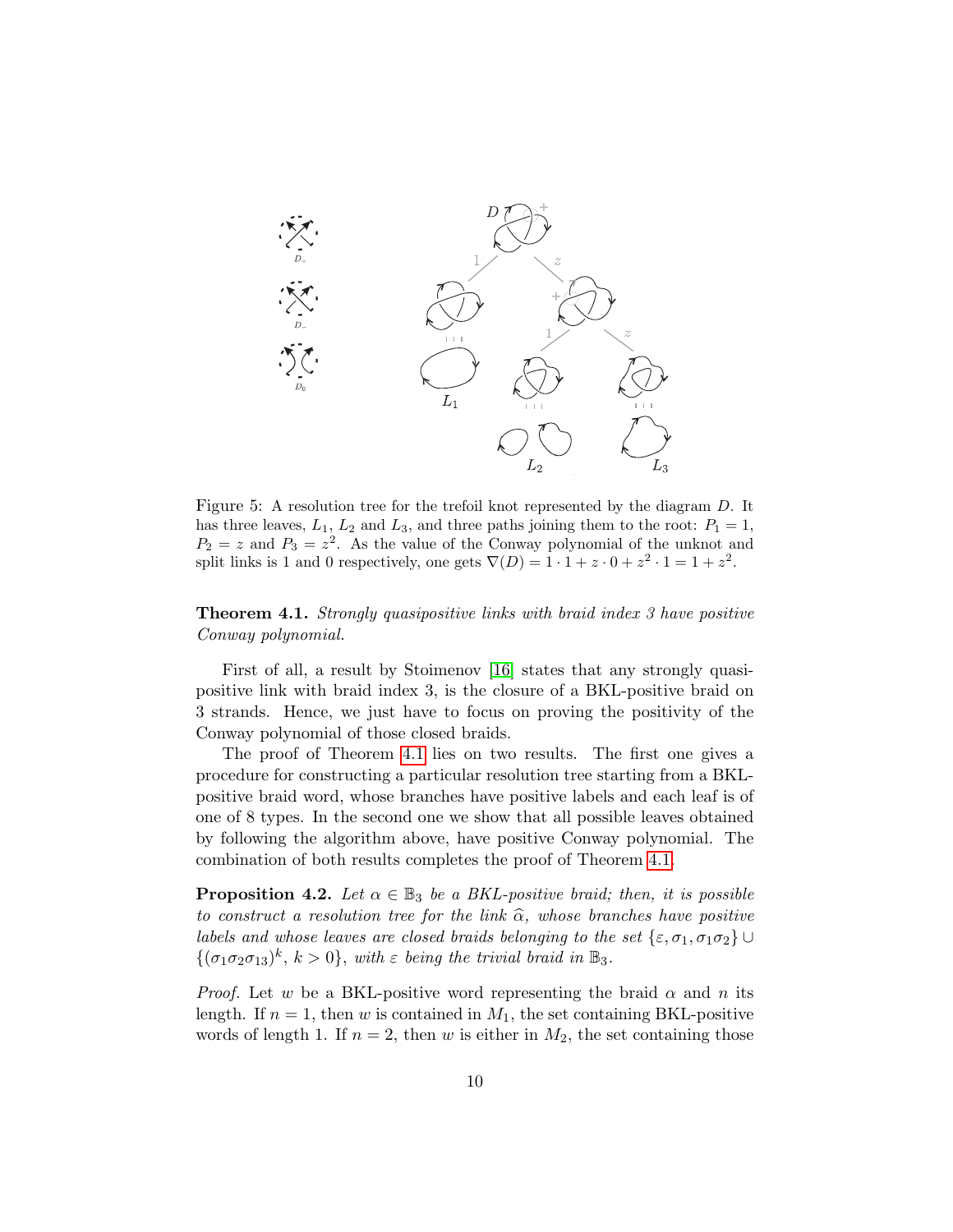BKL-positive words of length 2 with two different letters, or it consists on two repeated letters,  $w = \sigma_i \sigma_i$ , and it can be split into the trivial word,  $\varepsilon$ , and one word of length one,  $\sigma_i$ , which is in  $M_1$ .

Suppose now that  $n \geq 3$ . If  $w = P \sigma_i^2 Q$ , with P and Q BKL-positive words, split it by writing  $w$  as a node whose left child and right child are  $w_1 = PQ$  and  $w_2 = Po_iQ$  respectively; the left branch would be labeled with 1, and the right one with z. Note that  $w_1$  and  $w_2$  have length  $n-2$  and  $n-1$ respectively. Repeat this procedure with the BKL-positive words obtained each time. Notice that we are not interested in each particular word, but in the link closure of the braid represented by the word (that is, each node in the tree is a BKL-positive word up to conjugation). Hence, we can replace any positive word by another positive word representing the same braid, or by another positive word corresponding to a cyclic permutation of its letters (which corresponds to a conjugate braid, hence to the same link).

Now let us see that every braid which does not belong to  $\{\varepsilon\} \cup M_1 \cup$  $M_2 \cup \{(\sigma_1 \sigma_2 \sigma_{13})^k, k > 0\}$  can be split by the above procedure.

Consider a BKL-positive braid word of length at least 3, with no equal consecutive letters. Note that the braids  $\sigma_2 \sigma_1 = \sigma_{13} \sigma_2 = \sigma_1 \sigma_{13}$  are equivalent. Now, start reading the braid word from the left; each time you find either a  $\sigma_2\sigma_1$ ,  $\sigma_{13}\sigma_2$  or  $\sigma_1\sigma_{13}$  occurrence, write this syllable in such a way that its last letter equals the first letter after it (in cyclic order), so you get two repeated generators together. If no occurrence of  $\sigma_2\sigma_1$ ,  $\sigma_{13}\sigma_2$ ,  $\sigma_1\sigma_{13}$ ,  $\sigma_1\sigma_1$ ,  $\sigma_2\sigma_2$ ,  $\sigma_{13}\sigma_{13}$ appears in any cyclic permutation of the word, then the letter after every  $\sigma_1$ must be  $\sigma_2$ , the letter after every  $\sigma_2$  must be  $\sigma_{13}$ , and the letter after every  $\sigma_{13}$  must be  $\sigma_1$ , in every cyclic permutation of the word. Therefore, up to a cyclic permutation, the word equals  $(\sigma_1 \sigma_2 \sigma_{13})^k$  for some  $k > 0$ .

As all the BKL-words in  $M_1$  and  $M_2$  are conjugated to  $\sigma_1$  and  $\sigma_1\sigma_2$ respectively, this procedure allows us to construct a resolution tree rooted in  $w$ , where all the branches have positive labels (either 1 or  $z$ ), and all the leaves belong to the set  $\{\varepsilon,\sigma_1,\sigma_1\sigma_2\} \cup \{(\sigma_1\sigma_2\sigma_{13})^k, k>0\}.$  $\Box$ 

At this point, we just need to show that the closure of the braids in the above set have positive Conway polynomial. As closing the trivial braid or  $\sigma_1$  gives an split link, their Conway polynomials are null. The closure of a braid represented by a word with two different letters, lets say  $\sigma_1 \sigma_2$ , is the trivial knot, so its Conway polynomial is 1.

It remains to prove the case of links which are closure of braids of the form  $(\sigma_1 \sigma_2 \sigma_{13})^k$ , with  $k > 0$ . These are non-split links with 2 or 3 components, depending on the parity of k. Computing their Conway polynomial is not trivial; as a particular case of Corollary [3.2,](#page-7-0) we obtain the following result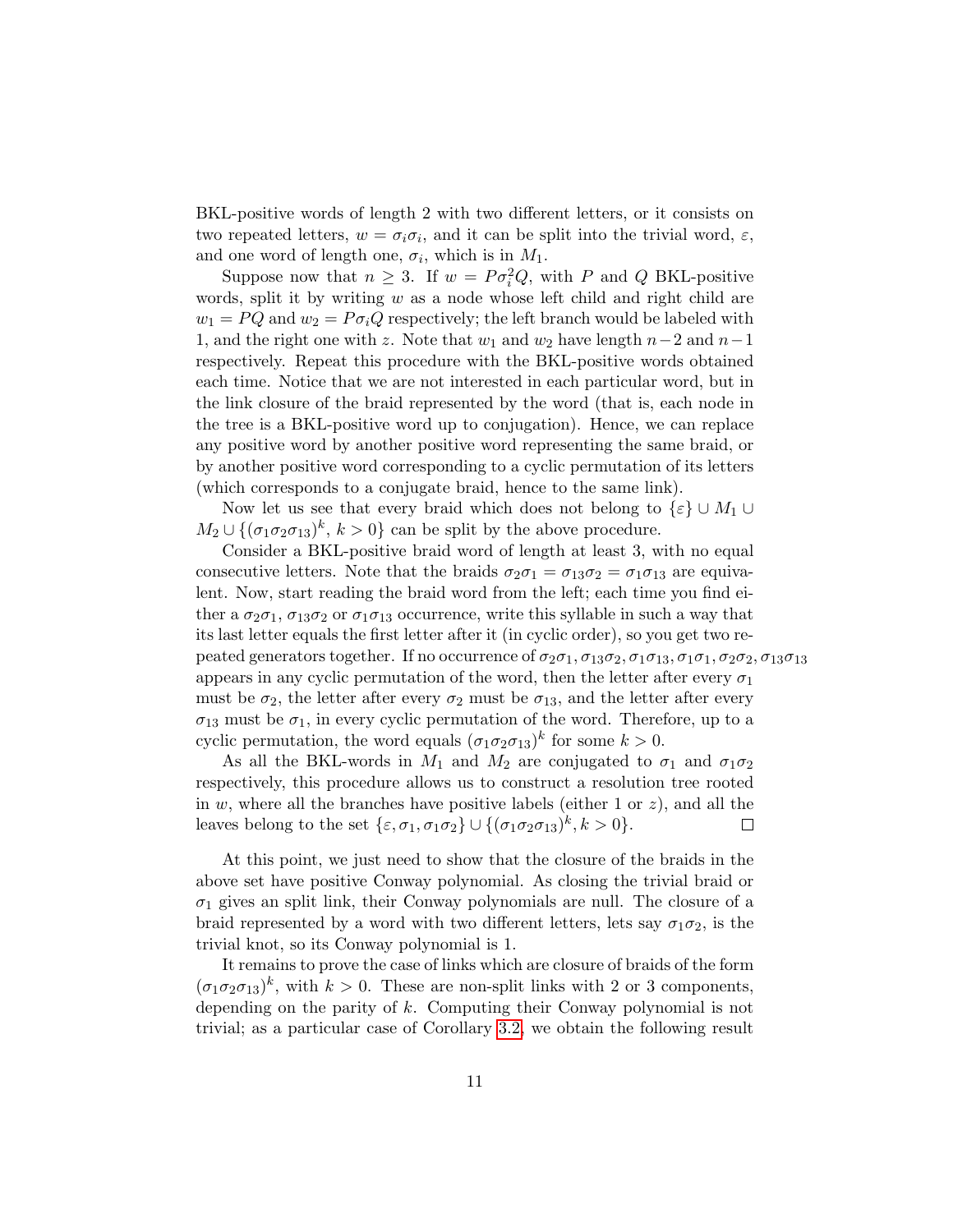

Figure 6: This image illustrates the algorithm in the proof of Proposition [4.2.](#page-9-2) The sign "=" represents a cyclic move in the order of the letters (that is, a conjugation). Letters 1, 2 and 3 represent generators  $\sigma_1$ ,  $\sigma_2$  and  $\sigma_{13}$ , respectively.

(the case k even was also computed by Stoimenov in [\[16\]](#page-15-4)):

<span id="page-11-0"></span>**Corollary 4.3.** The closure of the braid on 3 strands  $(\sigma_1 \sigma_2 \sigma_{13})^k$  has positive Conway polynomial, for any integer  $k > 0$ . In fact,  $\nabla((\widehat{\sigma_1 \sigma_2 \sigma_13})^k) =$  $2z\sum$  $k-1$  $i=0$  $F_{-3k+6i-4}$  when k is odd, and it is null when k is even.

Proof. It is easy to check that  $\sigma_1 \sigma_2 \sigma_{13} = \Delta^2 (\sigma_2^{-1})^3$ , so  $(\sigma_1 \sigma_2 \sigma_{13})^k = \Delta^{2k} (\sigma_2^{-1})^{3k}$ , since  $\Delta^2$  is central. Now apply Corollary [3.2,](#page-7-0) with  $\alpha = (\sigma_2^{-1})^{3k}$  (hence  $e_{\alpha} = -3k$ ) and  $\beta = \Delta^{2k} (\sigma_2^{-1})^{3k} = (\sigma_1 \sigma_2 \sigma_{13})^k$ .

If k is even, then  $\nabla((\widehat{\sigma_1 \sigma_2 \sigma_1 3})^k) = \nabla((\widehat{\sigma_2^{-1})^{3k}}) = 0$ , since the closure of  $(\sigma_2^{-1})^{3k}$  in  $\mathbb{B}_3$  is a split link.

If k is odd, then  $\nabla((\widehat{\sigma_1 \sigma_2 \sigma_1}_3)^k) = 2z \sum_{i=0}^{k-1} F_{-3k+6i+4}$ . As the Fibonacci polynomials in the summation have odd subindices, all their coefficients are positive.  $\Box$ 

This completes the proof of Theorem [4.1.](#page-9-0)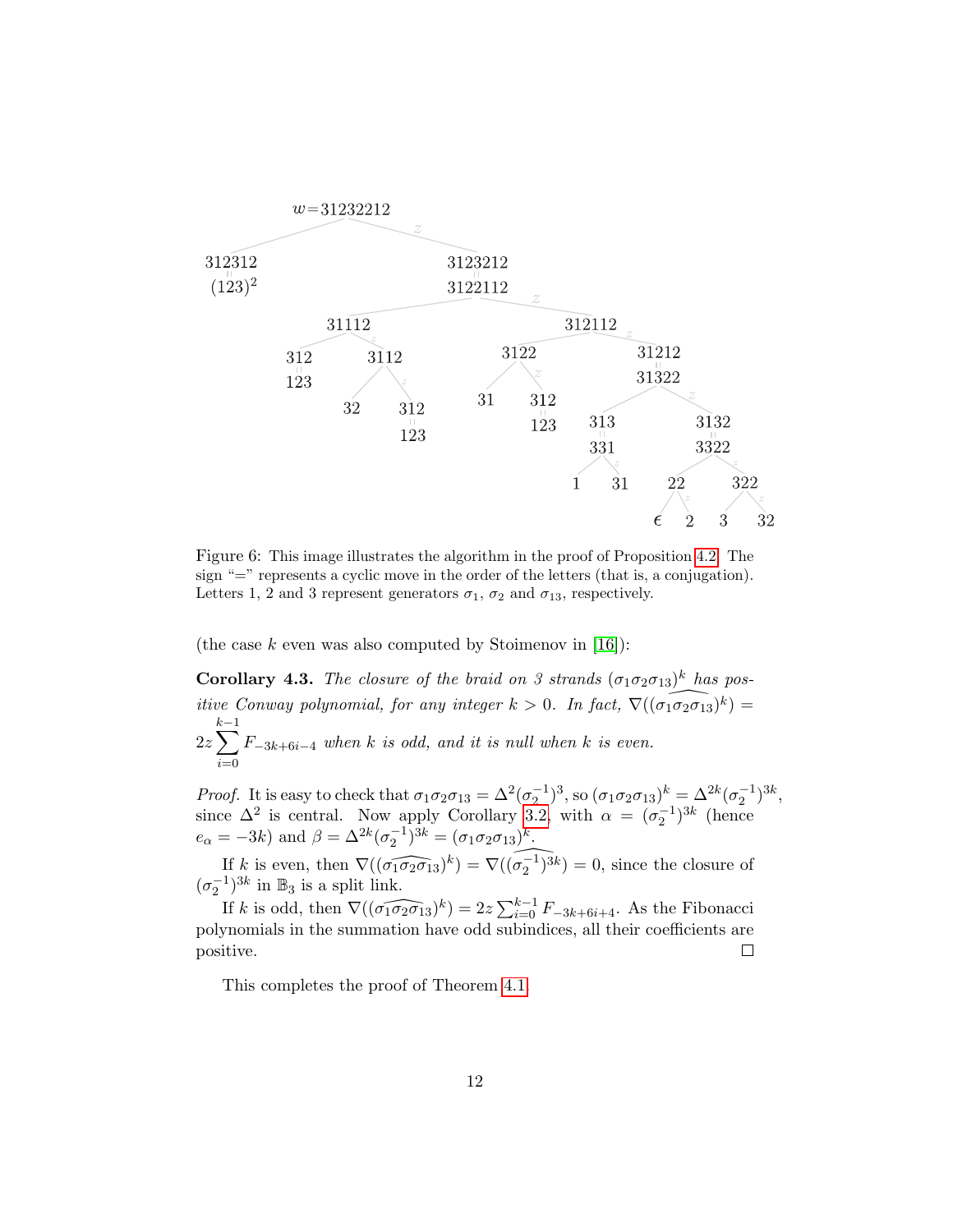### 5 Trying to extend the result

In this section we consider the problem of extending the previous result to a higher number of strands, that is, we study whether every strongly quasipositive link has positive Conway polynomial. The following result gives a negative answer to this question by showing a counterexample:

Proposition 5.1. There are strongly quasipositive links having non-positive Conway polynomial.

*Proof.* Consider the BKL-positive braid on 6 strands  $\alpha = \sigma_{16}\sigma_{16}\sigma_{46}\sigma_{35}\sigma_{24}\sigma_{13}\sigma_{25}$ . Its closure is a strongly quasipositive link, whose Conway polynomial is  $\nabla(\hat{\alpha}) = -z^2 + 1$ , which is non-positive. (We computed  $\nabla(\hat{\alpha})$  by using a  $C + 1$  version of the program br0z p, developed by Short and Morton in C++ version of the program br9z.p, developed by Short and Morton in 1985: http://www.liv.ac.uk/  $\sim$  su14/knotprogs.html).  $\Box$ 

In [\[12\]](#page-15-5), in the proof of Corollary 88 Rudolph stated that every Seifert matrix of a given link can be obtained as the Seifert matrix of a strongly quasipositive link. As a consequence, given a link  $L$  with Conway polynomial  $\nabla(L)$ , there would exist a strongly quasipositive link L' having the same Conway polynomial, that is, verifying  $\nabla(L) = \nabla(L')$ . He also gives a procedure for constructing  $L'$  as a closed BKL-positive braid, starting from a braid diagram of L. This result would provide an infinite family of examples of strongly quasipositive links having non-positive Conway polynomial. However, we think that there is a problem with the proof of this result: it is claimed that the procedure for obtaining  $L'$  starting from  $L$  (a sequence of doubled-delta moves, also called trefoil insertion) preserves the Seifert matrix. After applying this move to the braid  $\beta = \sigma_1 \sigma_1 \sigma_1^{-1} \in \mathbb{B}_2$ , one obtains  $\beta' = \sigma_{16}\sigma_{16}\sigma_{25}\sigma_{13}\sigma_{24}\sigma_{35}\sigma_{46}$ . The closure of  $\beta$  is the trivial knot, hence  $\nabla(\widehat{\beta}) = 1$ ; however  $\nabla(\widehat{\beta}) = 7z^2 + 1$ . This contradicts the fact that doubled-delta moves preserve the Seifert matrix.

### 6 Appendix

In this section we show that the families of Artin positive, positive and strongly quasipositive links are not equivalent, even in the case of links with braid index 3. We give two examples: the first one is a positive knot which is not Artin-positive, and the second one a strongly quasipositive link which is not positive.

Proposition 6.1. There are positive links which are not Artin-positive.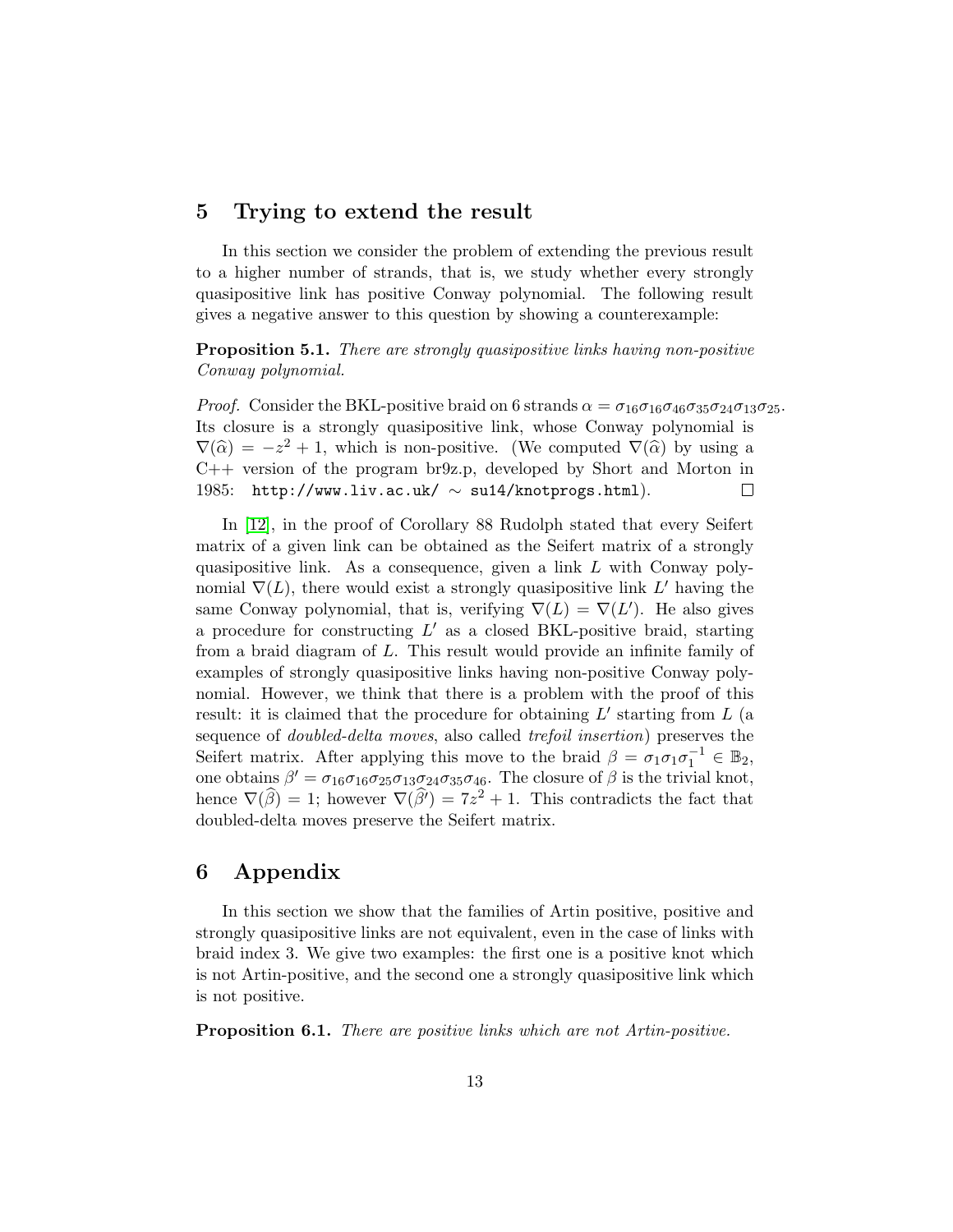*Proof.* In Figure [1](#page-1-0) it is shown a positive diagram of the knot  $5<sub>2</sub>$ ; its braid index is 3, as it is the closure of the braid  $\alpha = \sigma_2^{-3} \sigma_1^{-1} \sigma_2 \sigma_1^{-1}$ . Suppose now that  $5_2$  is the closure of a braid  $\gamma$  represented by a positive Artin-word w. We take w with minimal length. Let  $D$  be the associated positive diagram. As projection surfaces constructed from homogeneous diagrams have minimal genus [\[7\]](#page-14-4) and positive diagrams are homogeneous,  $g(S_D) = g(5_2) = 1$  leads to  $s + 1 = c$ , where s and c are the number of Seifert discs and bands in  $S_D$ , the projection surface arising from D. Notice that s is the number of strands and c is the number of crossings of  $\gamma$ .

Since  $c \geq 5$ ,  $\gamma$  must have at least 4 strands, and then some generator  $\sigma_i$ must appear at most once. All generators must appear, since  $5<sub>2</sub>$  is a knot (a one-component link), so there exists one generator appearing exactly once, and this is a nugatory crossing. This is a contradiction with the minimality of  $w$  since  $5<sub>2</sub>$  is prime.  $\Box$ 

**Proposition 6.2.** Links in the family  $\{(\widehat{\sigma_1 \sigma_2 \sigma_1 3})^k, k \text{ even}\}\$ are non-positive but strongly quasipositive.

*Proof.* From the definition, it is immediate to check that links of the form  $(\widehat{\sigma_1 \sigma_2 \sigma_{13}})^k$  are strongly quasipositive. The proof of their non-positivity when k is even lies in a couple of additional results.

The first one is a result by Baader [\[3\]](#page-14-3) which states that a strongly quasipositive link is positive if and only if it is homogeneous. Peter Cromwell proved in [\[7\]](#page-14-4) that, given an homogeneous link L of  $\mu(L)$  components, its Conway polynomial is related with its genus by the formula  $2g(L) = \text{maxdeg }(\nabla(L))$  $\mu(L) + 1.$ 

Let L be a link in the family  $(\widehat{\sigma_1 \sigma_2 \sigma_{13}})^k$ , and suppose that L is positive. Since links in this family have 3 components, as a consequence of the results above L should verify  $2g(L) = \text{maxdeg }(\nabla(L)) - 2$ .

Let S be the quasipositive surface associated to the word in the form  $(\sigma_1 \sigma_2 \sigma_{13})^k$  representing L (see Figure [2\)](#page-2-0). The Euler characteristic of this kind of surfaces can be computed as  $\chi(S) = d_S - b_S$ , with  $b_S$  and  $d_S$  being the number of bands and discs in S respectively; as a consequence,  $2g(S)$  =  $2 - \mu(L) + b_S - d_S$ .

Rudolph proved in [\[13\]](#page-15-6) that quasipositive surfaces have minimal genus for the link they are spanning. Hence, L should verify maxdeg  $(\nabla(L)) = 1+b_S$ ds. As we are working in  $\mathbb{B}_3$ , there are 3 discs in S, so maxdeg  $(\nabla(L)) + 2 =$  $b_S$ .

Hence, if  $L$  were positive the number of bands in  $S$  and its Conway polynomial should be related in the way above. We proved in Corollary [4.3](#page-11-0)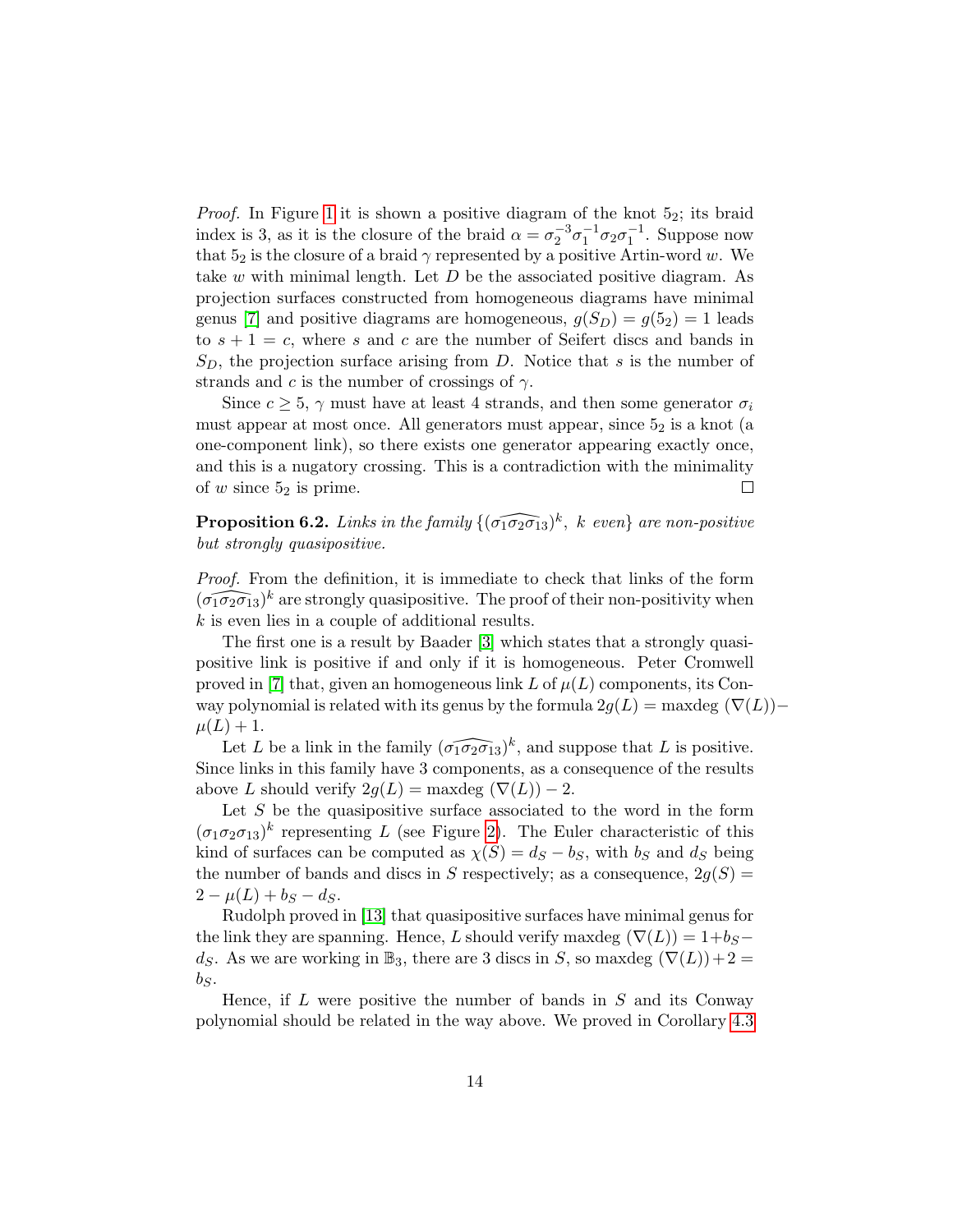that  $\nabla(L) = 0$ . However, the number of bands in S equals 3k, yielding a contradiction.

 $\Box$ 

Funding: This study was partially funded by de Spanish Ministry of Economy and Competitiveness and FEDER (Projects MTM2010-19355 and MTM2013- 44233-P), and by the Regional Government of Andalousia (Project P09- FQM-5112).

Conflict of Interest: The author declares that she has no conflict of interest.

### References

- <span id="page-14-0"></span>[1] E. Artin. Theorie der Zöpfe. Abh. Math. Sem. Hamburg, 4:47–72, 1925.
- <span id="page-14-1"></span>[2] E. Artin. Theory of Braids. Ann. of Math., 48:101–126, January, 1947.
- <span id="page-14-3"></span>[3] S. Baader. Quasipositivity and homogeneity. Math. Proc. Camb. Phil. Soc., 139:287–290, 2005.
- <span id="page-14-9"></span>[4] J. Birman. On the jones polynomial of closed 3-braids. Inventiones mathematicae, 81:287–294, 1985.
- <span id="page-14-2"></span>[5] J. Birman, K.H. Ko, and S.J. Lee. A new approach to the Word and Conjugacy Problems in the Braid Groups. Advances in Math., 139:322– 353, 1998.
- <span id="page-14-5"></span>[6] W. Burau. Uber zopfgruppen und gleichsinnig verdrillte verkettungen. ¨ Abhandlungen aus dem Mathematischen Seminar der Universität Hamburg, 11:179–186, 1935.
- <span id="page-14-4"></span>[7] P. Cromwell. Homogeneous links. J. Lond. Math. Soc., 2(39):535–552, 1989.
- <span id="page-14-6"></span>[8] C. Kassel and V. Turaev. Braid groups, volume 247. Graduate Texts in Mathematics - Springer, 2008.
- <span id="page-14-7"></span>[9] P.V. Koseleff and D. Pecker. On alexander-conway polynomials of twobridge links. Journal of Symbolic Computation, 68:215–229, 2015.
- <span id="page-14-8"></span>[10] K. Murasugi. On closed 3-braids, volume 151. Memoirs of the American Mathematical Society, 1974.